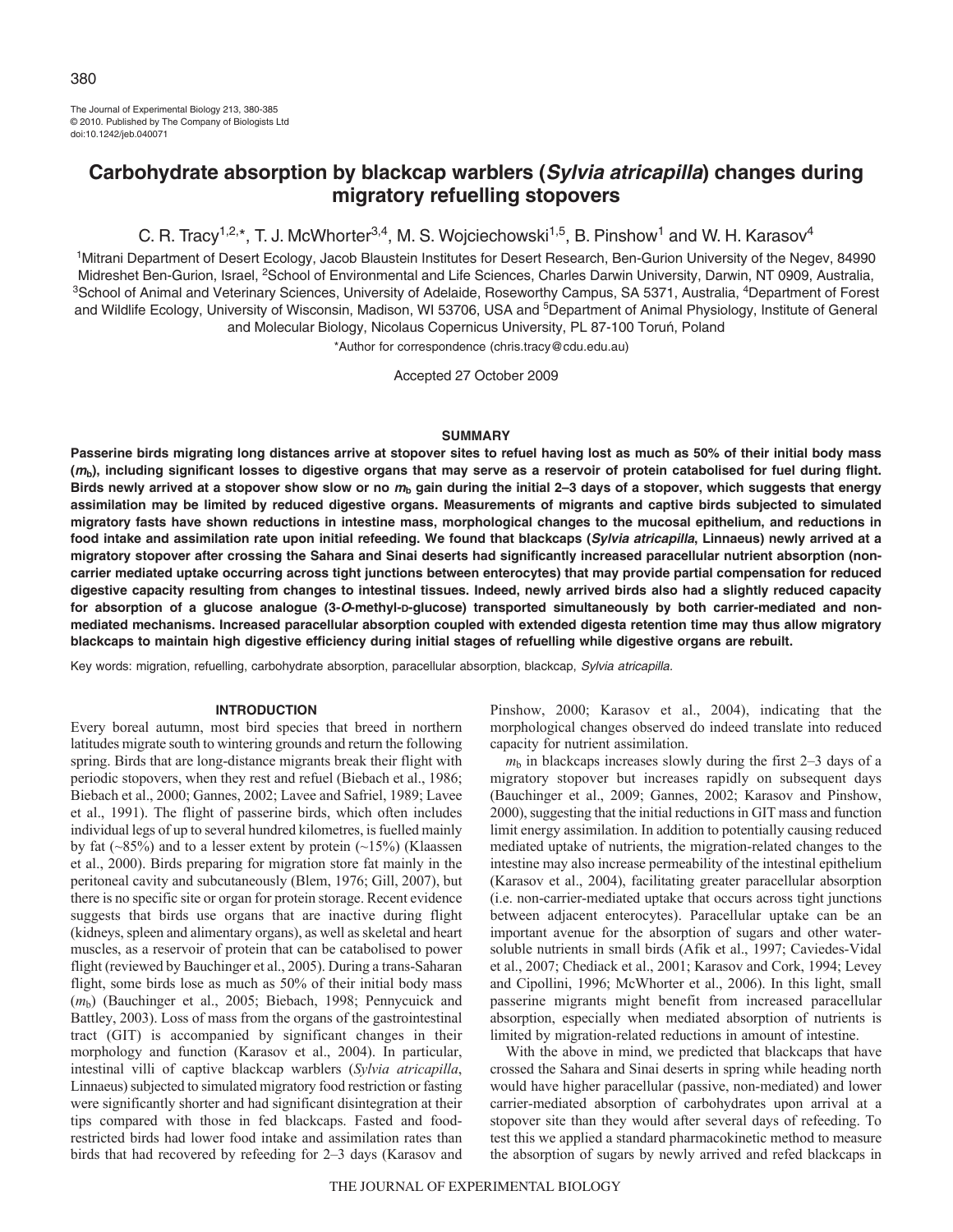Eilat, Israel. We measured paracellular absorption with three different sized inert probes that are absorbed by only non-mediated mechanisms [L-arabinose (molecular mass=150Da), L-rhamnose (164Da) and cellobiose (342Da)]. Because paracellular absorption depends on molecule size, we predicted that fractional absorption of these probe compounds would be in the rank order arabinose > rhamnose  $\geq$  cellobiose (Chediack et al., 2003). As an index to total glucose absorption, which occurs by non-mediated pathways as well as by carrier-mediated pathways, we also measured the absorption of 3-*O*-methyl-D-glucose (a non-metabolisable D-glucose analogue; hereafter 3OMD-glucose). Analysis of probes absorbed by both mediated and non-mediated pathways provides a more complete understanding of mechanisms of absorption by the birds during their migratory stopover.

# **MATERIALS AND METHODS Experimental animals**

Blackcaps were captured in Eilat, southern Israel  $(29°33'N, 34°57'E)$ from 3 April to 22 April 2005 in Rybachy-type traps (Payevsky, 2000) at the International Birding and Research Centre, Eilat (IBRCE). The birds were ringed (banded) with standard aluminum rings (size S, Tel-Aviv University, Israel) and divided into two groups for experiments on the absorption of nutrients in the intestine: new arrivals and refed birds. Because trapping at the IBRCE went on for several weeks prior to our project, we considered a bird to be newly arrived to Eilat if it was captured in the morning and bore no ring. In addition, because birds were continually captured and ringed at the IBRCE, we were also able to judge waves of new arrivals by the frequency at which un-ringed birds were captured. During the spring migration, blackcaps typically arrive in Israel in pulses (Izhaki and Maitav, 1998; Shirihai, 1996). At the beginning of a migratory pulse, the proportion of un-ringed blackcaps is high, but as they remain at the IBRCE to refuel over the subsequent days, the proportion of birds caught without rings declines sharply (R. Yosef, unpublished observations). Thus, we only allocated birds to the new arrivals group on mornings when most of the captured blackcaps were ringless. Gannes found that blackcaps that were captured repeatedly over several days at a stopover site (i.e. those that were probably recently arrived) were significantly lighter upon initial capture than birds that were never recaptured (i.e. those that had probably already refed at the site before initial capture) (Gannes, 2002). Therefore, as a final step to ensure that the birds were in the initial phases of tissue rebuilding, we only used birds with  $m_b$  upon capture <14.5 g for the new arrivals treatment (Fig. 1). This was less than the mean  $m<sub>b</sub>$  of all blackcaps captured at the IBRCE during the course of the present study  $[16.8 \pm 1.7$ g (mean $\pm$ s.d.), *N*=774]. We measured uptake in birds assigned to the new arrivals treatment immediately after capture.

Birds that were allocated to the refeeding group were placed in a large outdoor aviary (16m  $\times$  10m  $\times$  2m) that was covered with 50% shade netting and contained several shrubs for additional cover. Because blackcaps are more frugivorous during migration than when breeding or wintering (Cramp, 1992; Shirihai et al., 2001), we supplied fresh fruit (primarily watermelon, but also other melons, apples and tomatoes) *ad libitum*, and the birds were able to supplement their diet with free-ranging arthropods that were attracted to the fruit. Although by our selection criteria these birds could have already been refeeding, we held and fed them for several more days to ensure that their GITs had fully recovered function. We weighed the blackcaps daily to  $\pm 0.1$  g, and most maintained or lost mass over the first 2–5 days and then maintained or gained mass (Fig.1). This timeframe is comparable with that seen in free-ranging blackcaps



Fig. 1. Mean body mass (±s.e.m.) of migratory blackcaps allocated to the new arrival ( $N=37$ ) and refed ( $N=36$ ) treatments upon initial capture, and during refeeding in the refed treatment. Birds allocated to the new arrival treatment had body masses upon capture <14.5 g and were captured on mornings when most blackcaps were un-ringed. Birds allocated to the refed treatment initially maintained or lost mass for the first several days of refeeding (range: 1–10 days), and were removed for uptake measurements when they had gained mass for two consecutive days.

(Gannes, 2002). Blackcaps refeeding after a fast are able to restore GIT mass and function in two days (Karasov et al., 2004), so we judged the birds in the aviary to have restored GIT function when they gained mass for two consecutive days. Most birds increased in mass for two consecutive days after 3–5 days but some required up to 10 days to do this. Once the birds met this criterion, we removed them from the aviary for uptake experiments.

# **Paracellular uptake experiments**

Birds from both treatment groups were randomly assigned to receive a solution containing carbohydrate probes, either by oral gavage  $(N=21$  new arrival,  $N=18$  refed) or injection into the pectoral muscle  $(N=16$  new arrival,  $N=18$  refed). This solution included three carbohydrates that are only passively absorbed by paracellular pathways (L-arabinose, molecular mass=150Da; L-rhamnose, 164Da; and cellobiose, 342Da), and one that is absorbed *via* both mediated and paracellular mechanisms (3OMD-glucose, 194Da). This combination of probes allowed us to determine the relative importance of paracellular uptake, as well as the effects of molecular size on paracellular nutrient absorption (Chediack et al., 2003; Tracy et al., 2007). The probe solution contained 70 mmol  $l^{-1}$  L-arabinose,  $70 \text{ mmol}^{-1}$  L-rhamnose,  $50 \text{ mmol}^{-1}$  cellobiose, and  $100 \text{ mmol}^{-1}$  $3$ OMD-glucose, and was brought to  $350$  mmol  $l^{-1}$  (isosmotic with bird blood) with  $30 \text{ mmol}^{-1}$  of NaCl. Birds in the gavage and injection treatments were dosed 2% and 0.2% of their  $m_b$  (measured as mass of probe solution per mass of bird), respectively.

Blood samples  $(\sim 50 \,\mu$ l) were drawn from the brachial vein for a background measurement before administration of the probe and then at 7, 15, 25, 45, 90 and 150min afterwards. Between samplings, birds were kept in individual cages covered with dark cloth. The standard use of this pharmacokinetic procedure requires sampling from the same individuals for all blood samples and for each individual to receive both gavage and injection treatments (Chang and Karasov, 2004; McWhorter and Karasov, 2007; Tracy et al., 2007). However, because of their small *m*b, and consequently small blood volume, we were only able to take two blood samples from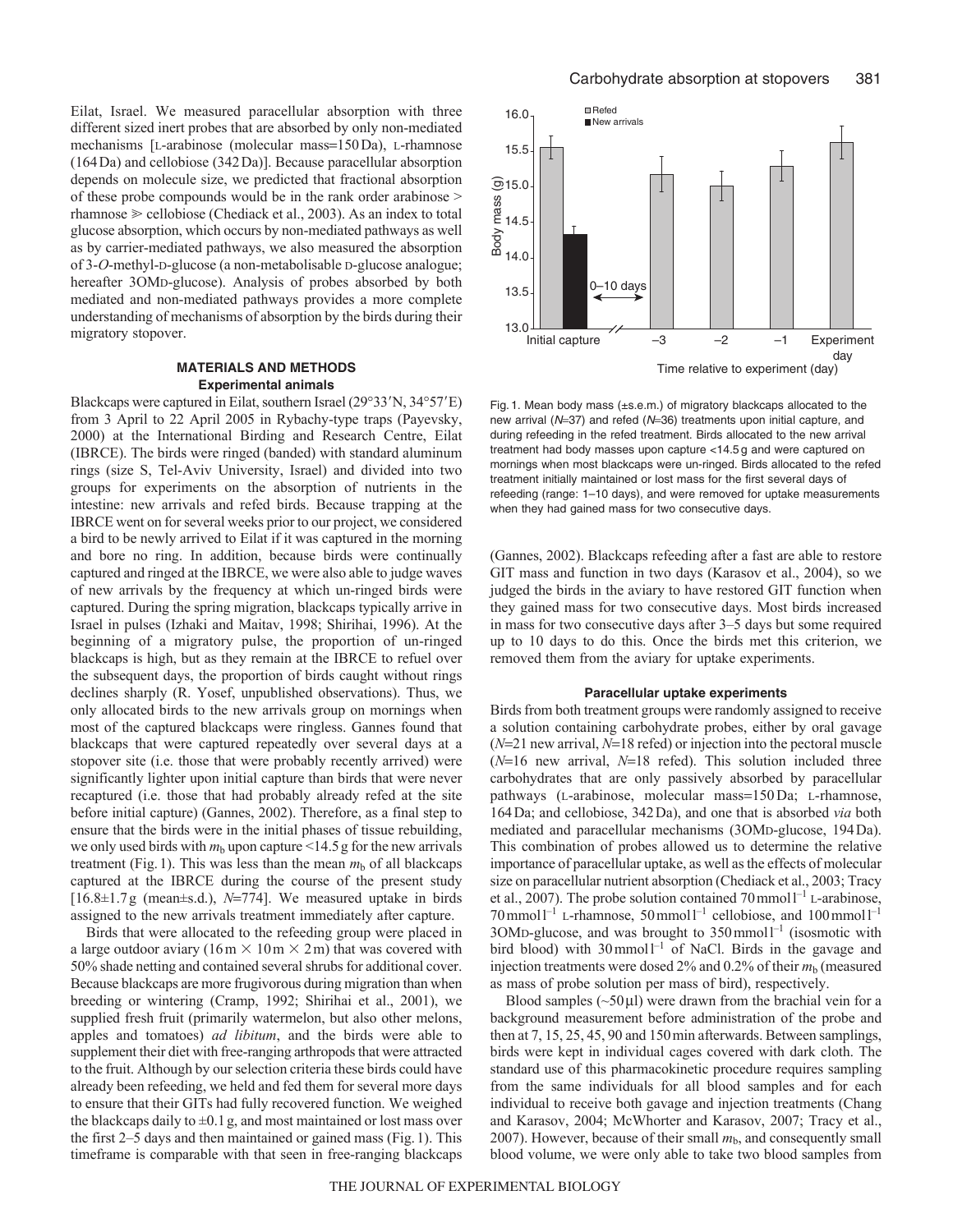#### 382 C. R. Tracy and others

any individual blackcap. Therefore, we randomly assigned two sampling times to each bird and used 73 birds to create a composite time series with data from multiple independent blood samples at each sampling time. Thus, we obtained five or six samples per sampling time for each treatment of gavage or injection, and newly arrived or refed birds. After the second sample, birds were offered water and fresh watermelon and were released on site at the IBRCE.

Blood samples were immediately centrifuged for 2min at 10,000*g* to separate plasma from cells. Plasma mass was determined to  $\pm 0.1$  mg, and then the samples were stored frozen at  $-20^{\circ}$ C until further processing. Probe concentrations in plasma were determined by high performance liquid chromatography (HPLC) as in Tracy et al. (Tracy et al., 2007).

# **Pharmacokinetic calculation of absorption**

The mean dose and  $m_b$ -corrected plasma concentrations of each probe, *C* [ng probe (mg plasma)<sup>-1</sup> (g dose)<sup>-1</sup> (g  $m_b$ )<sup>-1</sup>], were plotted as a function of sample time, *t* (min). The absorbed amounts of the various probes were calculated from areas under the post-absorption and post-injection plasma curves (AUC=area under the curve of plasma probe concentration *vs* time). This simple method does not require assumptions about pool number or size, or kinetics (Welling, 1986). Fractional absorption (*f*), also called bioavailability, was calculated as:

$$
f = AUC_{\text{oral}} / AUC_{\text{injection}}.
$$
 (1)

Following standard pharmacokinetic procedures (Welling, 1986), the area from  $t=0$  to  $t=x$  minutes (when the final blood sample was taken) was calculated using the trapezoidal rule. The area from  $t=x$ to  $t = \infty$  was calculated as:

$$
AUC^{x\to\infty} = (C \text{ at } t=x) / K_{\text{el}},
$$
 (2)

where  $K_{el}$  (min<sup>-1</sup>) is the elimination rate constant for removal of the probe from plasma, estimated by non-linear fitting of post-injection data (Tracy et al., 2007), pooled for all birds from the peak concentration in plasma to the final blood sampling time. The total AUC $^{0\rightarrow\infty}$  was obtained by summing the two areas.

## **Statistical analyses**

Because we could not take a complete series of blood samples from any individual bird, the mean of probe concentrations from five or six different birds (Fig.2) was used at each sampling time to calculate AUCs needed to calculate *f*. This resulted in single *f* values for each probe in each treatment (i.e. newly arrived and refed birds). To make statistical comparisons, we used a jackknife resampling procedure to generate pseudovalues (Quinn and Keough, 2002). In this procedure, values are recalculated up to *N* times with one data point removed and then replaced before the next resample. To apply this method to the present data, we removed one data point at all seven blood sampling time points for both gavage and injection treatments simultaneously, recalculated mean plasma probe concentrations and then replaced these data points before removing the next set. This resulted in six pseudovalues for each treatment, and thus a total sample size of  $N=7$  for statistical analyses. Note that when doing statistical analyses on such data, one must assume that pseudovalues are independent of each other, while in reality they are not (Crowley, 1992; Robertson, 1991).

Numerical results are given as means  $\pm$  s.e.m. (*N*=number of animals unless otherwise indicated). *f* values for probes were arcsine-square root transformed prior to statistical comparisons (Sokal and Rohlf, 1995). Analysis of variance (ANOVA) was used on pseudovalues to test for differences in *f* among treatments and probes, with Tukey HSD *post-hoc* contrasts as appropriate. Significance was accepted at  $\alpha \leq 0.05$ . We also considered  $\alpha \leq 0.1$  to indicate a significant trend because using composite retention curves constructed from data taken from several birds (as opposed to curves created from serial blood samples from a single bird) results in a loss of statistical power.

# **RESULTS**

Mean plasma probe concentrations after injection generally peaked at the first blood sampling time of 7min, except in the cases of Larabinose and cellobiose in newly arrived blackcaps where it peaked at 15min (Fig.2). In gavage trials, mean plasma probe concentrations generally peaked at 15min except for cellobiose in refed blackcaps, where probe concentration peaked at 7min. This pattern was expected because both digesta transit from stomach to intestine and the absorption process cause delays in the probe reaching plasma, compared with the administration by injection.

There was a trend (i.e. 0.05<*P*<0.1) for lower *f* of 3OMD-glucose in the newly arrived birds (0.625±0.016) compared with the refed blackcaps (0.719±0.045;  $F_{1,12}$ =3.54, *P*=0.084; Fig. 3A). By contrast, and as predicted, *f* of paracellular probes was significantly higher in newly arrived blackcaps than in refed blackcaps  $(F_{1,36}=10.31,$  $P=0.0028$ ). There were significant differences in  $f$  among the probes  $(F_{2,36}=232.76, P<0.0001,$  all probes significantly different by Tukey HSD), and a significant interaction between probe and treatment  $(F_{2,36}=19.58, P<0.0001$ ; Fig. 3B). *f* of cellobiose was significantly greater in newly arrived (0.244±0.018) than in refed birds  $(0.107\pm0.01; F_{1,12}=50.86, P<0.0001)$ . There was a trend for higher fractional absorption of L-arabinose in newly arrived (0.515±0.033) than in refed birds (0.418±0.031;  $F_{1,12}$ =4.56, P=0.0539). *f* of Lrhamnose, however, was significantly lower in newly arrived  $(0.582\pm0.011)$  than in refed birds  $(0.678\pm0.017; F_{1,12}=21.49)$ , *P*=0.0006).

*f* of the paracellular probes declined significantly with increasing probe molecular mass in new arrival samples  $(F_{2,12}=113.15,$ *P*<0.0001). With combined data for both treatments, this same pattern held  $(F_{2,26}=103.84, P<0.0001)$ . Considering just the data from refed birds, there was also a significant effect of probe size  $(F_{2,12}=183.50, P<0.0001)$ ; however, the pattern of decline with probe size was less clear (i.e. L-rhamnose *f* >L-arabinose *f*).

# **DISCUSSION**

Migratory blackcaps newly arrived at our study site showed evidence of both decreased capacity for carrier-mediated glucose absorption and increased paracellular (non-mediated) absorption of small, water-soluble carbohydrate compounds, relative to birds that had refed. Our results from wild migrants corroborate the reductions in digestive performance observed in captive blackcaps subjected to simulated migratory fasting (Karasov et al., 2004). Given these observations, two important questions come to mind: (1) what mechanism(s) explain the decrease in mediated absorption and increase in paracellular absorption, and (2) what impacts do these changes in intestinal structure and function have on digestive performance and ecology of birds during migratory stopovers?

Karasov et al. simulated migration conditions in blackcaps by subjecting captive birds to periods of fasting and food restriction (Karasov et al., 2004). These authors observed a substantial reduction in mass of GIT organs of fasted and food-restricted blackcaps compared with fed birds, accompanied by a deterioration of the small intestine mucosal epithelium and a decrease in villus length. Presumably, similar changes to the GIT occurred in birds in the present study [see Karasov and Pinshow (Karasov and Pinshow,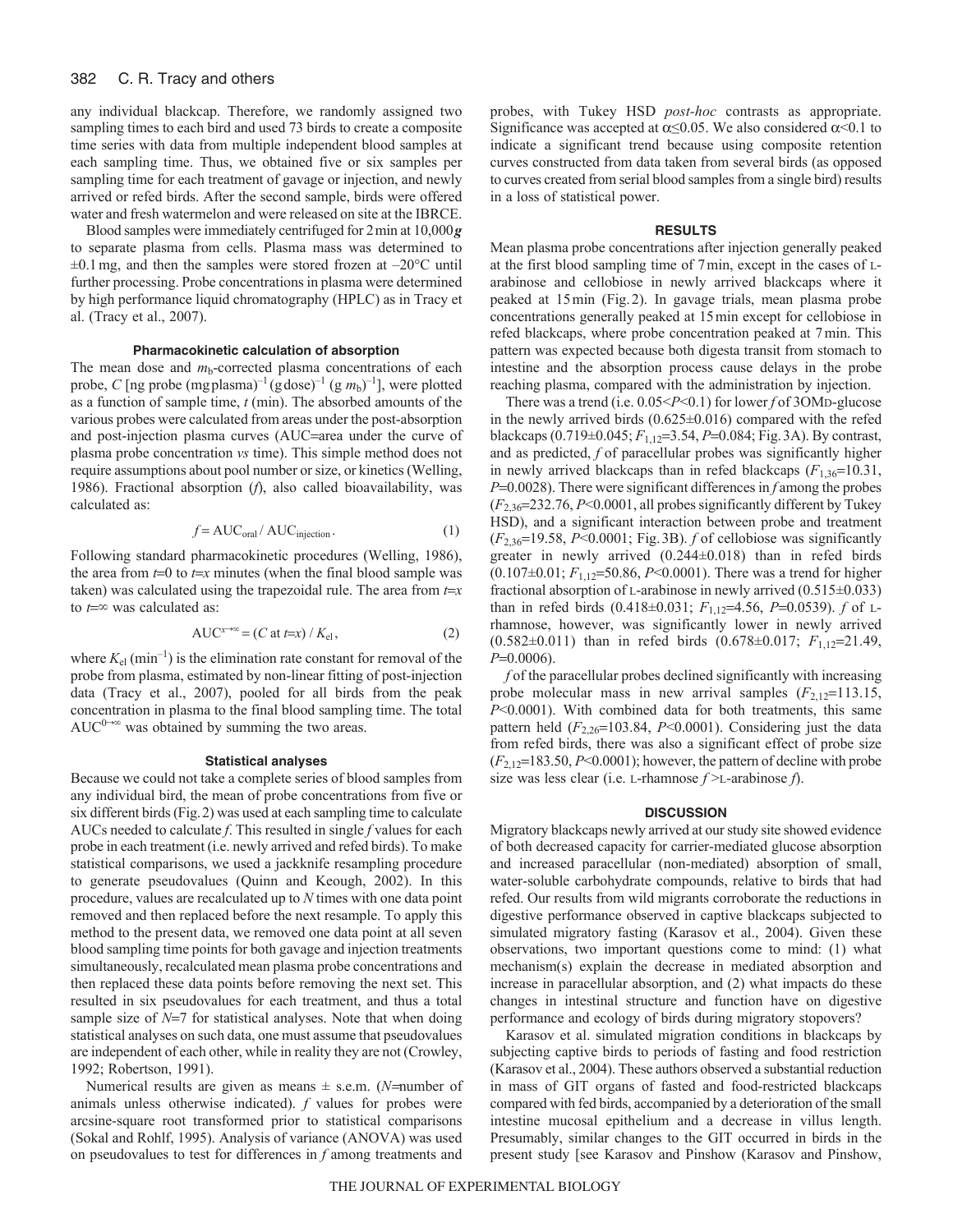

Fig. 2. Mean dose and body mass-corrected concentrations of probes in blackcap plasma  $(\pm s.e.m., N=5$  or 6 at each value) after injection (filled diamonds) and oral gavage (unfilled circles) in newly arrived (left column) and refed birds (right column). 3-O-methyl-D-glucose, absorbed by both mediated and nonmediated mechanisms, is shown in row A, and the paracellular carbohydrate probes, absorbed only by non-mediated mechanisms, are shown in rows B–D.

1998) for data on gut morphology in wild migrants]. Mediated nutrient absorption is primarily associated with enterocytes located in villi, so the trend (*P*<0.1) of reduced 3OMD-glucose bioavailability observed in newly arrived migrant blackcaps in the present study is consistent with observed changes in gut morphology (Karasov et al., 2004). In studies with captive birds, refeeding for two days resulted in returns of epithelial structure, villus length, food intake and nutrient assimilation rates to pre-fast levels (Karasov and Pinshow, 2000; Karasov et al., 2004). This is consistent with greater 3OMD-glucose bioavailability in refed birds observed in the present study. The correlation between length of intestinal villi and capacity for mediated nutrient absorption provides a likely explanation for observations regarding 3OMD-glucose, but what of the paracellular probes absorbed *via* non-mediated pathways?

It is not clear from our data whether the increased absorption of paracellular probes in newly arrived birds resulted from an active ('adaptive') modulation of epithelial permeability, increased digesta retention time, or was simply a consequence of morphological changes to the intestinal epithelium (e.g. disintegration of villus tips) associated with migration (Karasov et al., 2004). All of these mechanisms seem plausible. Recent studies, using uniform methods, have shown that non-migrating, small, flying vertebrates rely more on paracellular absorption than do non-flying mammals, allowing them to maintain comparably high digestive assimilation efficiencies in spite of relatively shorter digesta retention times, generally smaller guts and lower absorptive surface area (Caviedes-Vidal et al., 2007). The mechanisms by which paracellular absorption may be modulated are poorly understood (see Anderson and van Itallie,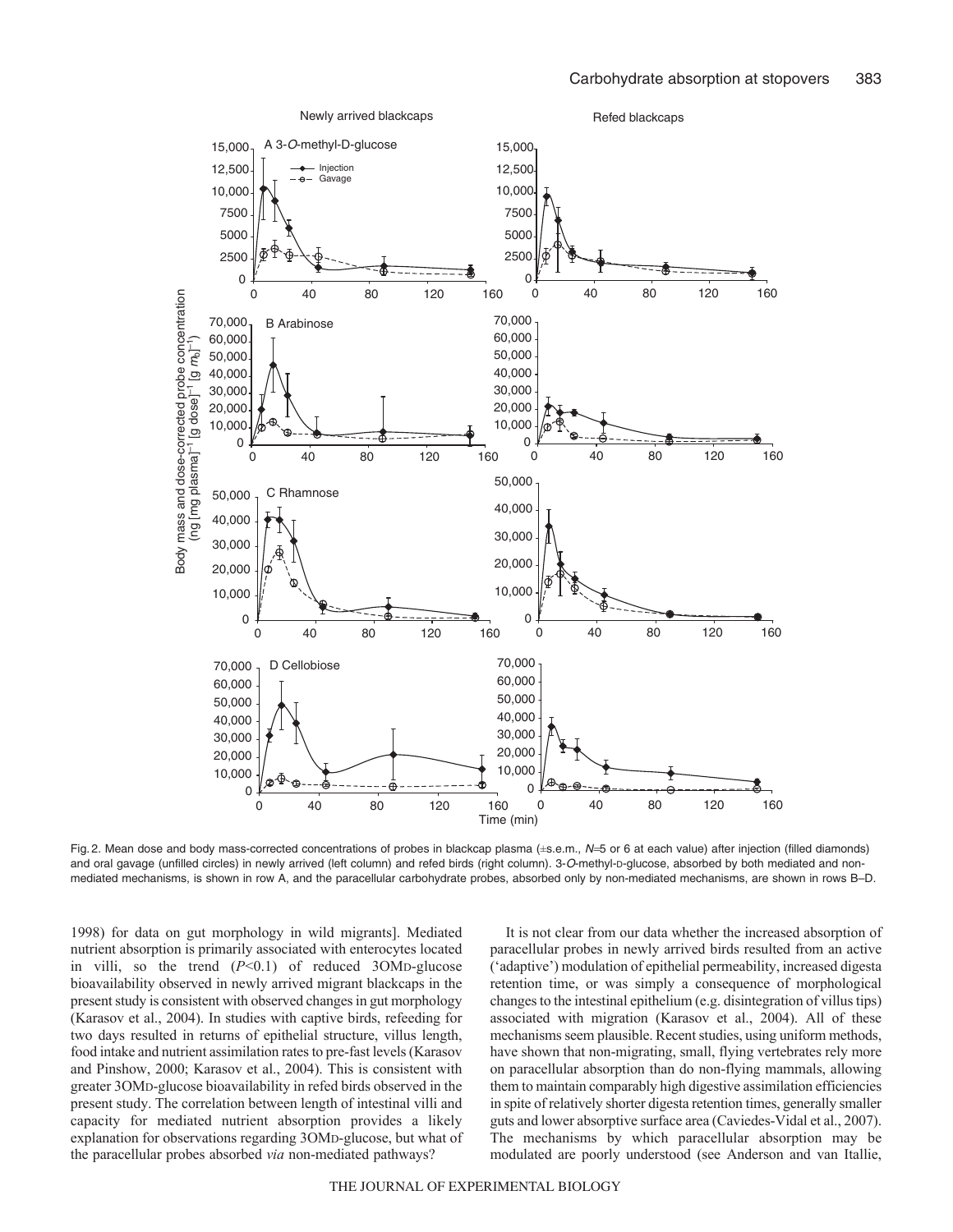

Fig. 3. Fractional absorption, or systemic bioavailability, of (A) 3-O-methyl-Dglucose and (B) the paracellular carbohydrate probes in new arrivals and refed birds. 3-O-methyl-D-glucose fractional absorption (the sum of mediated and non-mediated absorption) showed a significantly increasing trend between newly arrived and refed birds. Paracellular probe fractional absorption was significantly lower in the refed treatment; absorption was significantly different among all probes and generally decreased with increasing molecular mass (L-arabinose=150 Da, L-Rhamnose=164 Da, cellobiose=342 Da). <sup>†</sup> significant trend at  $P<0.1$ , \*\*significant at  $P\leq 0.001$ and \*\*\*significant at P≤0.0001. Fractional absorption values were calculated from composite curves based on samples from 37 newly arrived and 36 refed birds (see text for detail).

1995; Ballard et al., 1995; Fasano, 2008), but the observation that the presence of nutrients in the intestinal lumen of non-migrating passerine birds increases paracellular nutrient absorption (Chediack et al., 2003) suggests that modulation occurs under some circumstances. Recent measurements in nectar-feeding birds have shown that paracellular *f* increases with increasing sugar concentration in the diet (McWhorter et al., 2006; Napier et al., 2008). In these studies it is not possible to discern whether there was modulation of epithelial permeability or whether the increased paracellular absorption observed was a consequence of increased digesta retention time, or both.

Digesta retention time may be modulated to maintain digestive efficiency (Sibly, 1981), and increased paracellular absorption may be in some part simply a consequence of increased contact time between digesta and absorptive surfaces. In nectar-feeding birds, higher dietary sugar concentrations are associated with lower food intake rates, and longer digesta processing times (López-Calleja et al., 1997) and increased paracellular absorption (Napier et al., 2008). Interestingly, Bauchinger et al. have shown that digesta mean retention time in blackcaps newly arrived at migratory stopovers is significantly longer than in refed birds (Bauchinger et al., 2009). This allowed birds in their study to maintain high digestive efficiency throughout the refuelling period. Extended mean retention time may also partly explain the observation of increased bioavailability of paracellular probes in the present study. Migrating passerines at the beginning of a refuelling stopover would have both high epithelial permeability and reduced capacity for mediated transport. Longer mean retention times would thus maximise both paracellular nutrient absorption and mediated nutrient transport for refuelling birds.

Migratory birds exhibit remarkable phenotypic flexibility in alimentary organ size throughout their annual cycles (Hume and Biebach, 1996; Karasov and Pinshow, 1998; Karasov et al., 2004; Klaassen and Biebach, 1994; Piersma, 1998; Piersma and Gill, 1998). Reductions in digestive organ size during migration offers the dual benefits of reduced mass of tissue and digesta to be carried in flight and reduced resting metabolic rate (Battley et al., 2000), but may act as a primary physiological limitation to rate of assimilation and body mass gain during stopovers (Gannes, 2002; Karasov et al., 2004). The increased paracellular (non-mediated) uptake of water-soluble nutrients that we observed in newly arrived blackcaps may provide some compensation for putative reductions in mediated nutrient absorption capacity. Furthermore, this compensation may be supplemented by (and/or a consequence of) the longer digesta retention times that occur in blackcap warblers newly arrived at migratory stopover sites (Bauchinger et al., 2009). The biphasic increase in  $m<sub>b</sub>$  in refeeding migratory birds reflects an initial slower period of rebuilding of lean tissue mass, followed by relatively more rapid increases in fat mass (Carpenter et al., 1993; Karasov and Pinshow, 1998; Wojciechowski et al., 2005), strongly suggesting that the GIT must be rebuilt before rapid fat accumulation can occur. This digestive limitation has important ecological implications; delays during stopover refuelling decrease a species' overall migration speed, increasing the chances of failure to reach breeding areas and decreasing the time available for reproduction (Alerstam and Lindström, 1990). Importantly, our previous understanding of the dynamics of alimentary organ condition and function during migratory stopovers has come primarily from simulations of migratory fasts (and subsequent refeeding), using captive birds (Karasov and Pinshow, 1998; Karasov and Pinshow, 2000; Karasov et al., 2004) (but see Gannes, 2002). However, the present study used wild-caught migrants in a direct test of the hypotheses stemming from prior work on captives. The results of these different studies concur to give a consistent picture of the dynamics of digestive function during migratory stopovers, despite the differences in techniques.

From an evolutionary perspective, high intestinal permeability entails both costs and benefits. On the one hand, Pappeheimer suggested that paracellular absorption may be selectively advantageous because it requires little energy (Pappeheimer, 1993). Absorption increases in a linear fashion with nutrient concentration (i.e. capacity does not saturate as in carrier-mediated systems), so absorptive capacity is automatically matched to nutrient load (McWhorter, 2005). This may provide a digestive advantage for long-distance migrants arriving at stopovers with atrophied digestive organs. On the other hand, increases in epithelial permeability that permit increased paracellular absorption may also result in increased absorption of toxins from plant or animal material in the intestinal lumen (Diamond, 1991), a cost in terms of fitness. Greater systemic exposure to hydrosoluble toxins could significantly increase metabolic costs for detoxification, and thus could be an important selective force limiting the breadth of the dietary niche in refuelling migratory passerine birds.